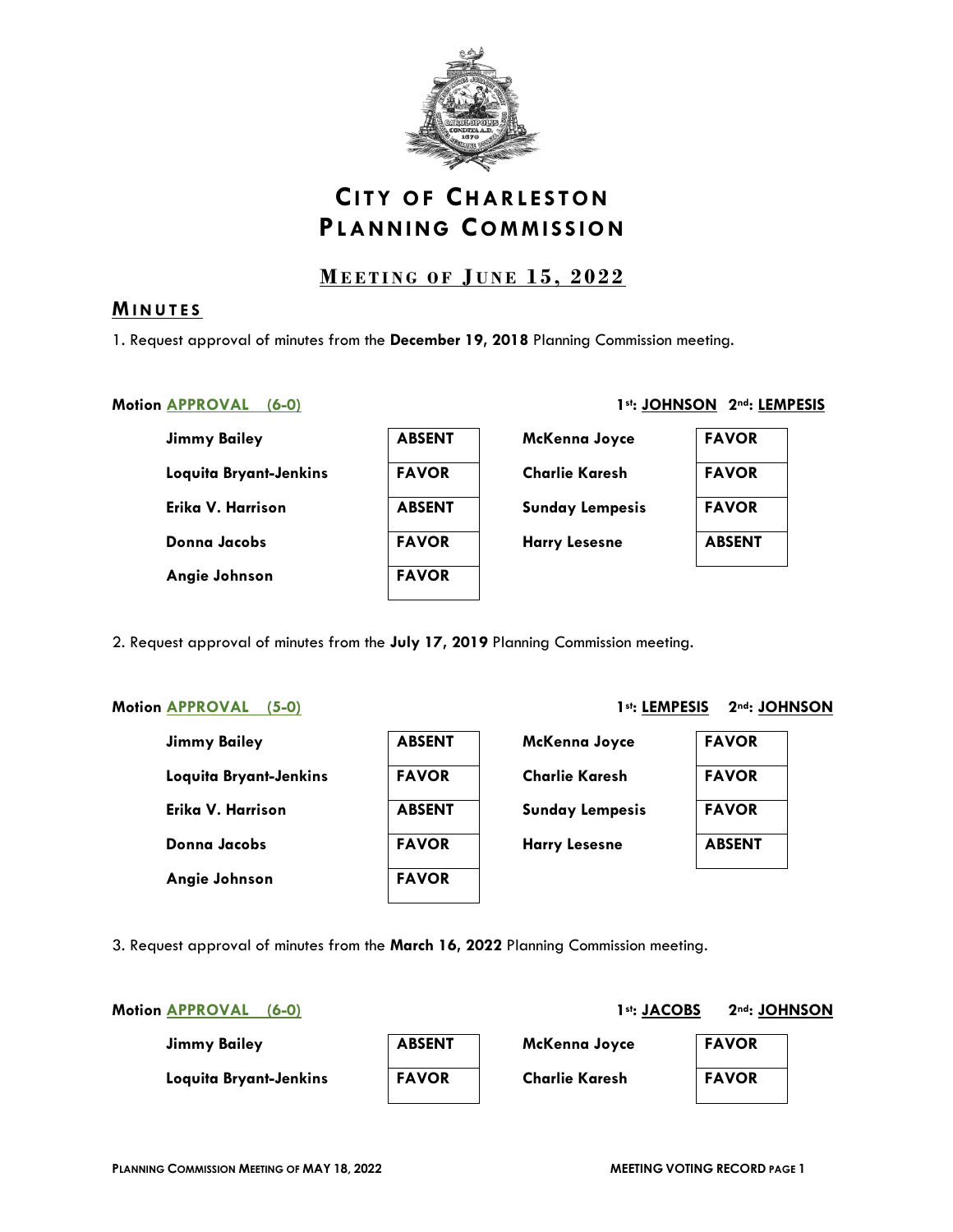| Erika V. Harrison | <b>ABSENT</b> | <b>Sunday Lempesis</b> | <b>FAVOR</b>  |
|-------------------|---------------|------------------------|---------------|
| Donna Jacobs      | <b>FAVOR</b>  | <b>Harry Lesesne</b>   | <b>ABSENT</b> |
| Angie Johnson     | <b>FAVOR</b>  |                        |               |

4. Request approval of minutes from the **May 18, 2022** Planning Commission meeting.

### Motion **APPROVAL** (6-0) 1st: JACOBS 2<sup>nd</sup>: JOHNSON

| <b>Jimmy Bailey</b>    | <b>ABSENT</b> | McKenna Joyce          | <b>FAVOR</b>  |
|------------------------|---------------|------------------------|---------------|
| Loquita Bryant-Jenkins | <b>FAVOR</b>  | <b>Charlie Karesh</b>  | <b>FAVOR</b>  |
| Erika V. Harrison      | <b>ABSENT</b> | <b>Sunday Lempesis</b> | <b>FAVOR</b>  |
| Donna Jacobs           | <b>FAVOR</b>  | <b>Harry Lesesne</b>   | <b>ABSENT</b> |
| Angie Johnson          | <b>FAVOR</b>  |                        |               |
|                        |               |                        |               |

# **REZONING**

1. 24 N Market St (Downtown - Peninsula) TMS # 4580504023, 031 and 029 - approx. 0.67 ac. Request rezoning from 3 Story and WP Old City Height District to 4 Story Old City Height District.

# Motion: <u>APPROVAL (6-0)</u> 2nd: 1st: LEMPESIS 2nd: JOHNSON

| <b>Jimmy Bailey</b>    | <b>ABSENT</b> | McKenna Joyce          | <b>FAVOR</b>  |
|------------------------|---------------|------------------------|---------------|
| Loquita Bryant-Jenkins | <b>FAVOR</b>  | <b>Charlie Karesh</b>  | <b>FAVOR</b>  |
| Erika V. Harrison      | <b>ABSENT</b> | <b>Sunday Lempesis</b> | <b>FAVOR</b>  |
| Donna Jacobs           | <b>FAVOR</b>  | <b>Harry Lesesne</b>   | <b>ABSENT</b> |
| Angie Johnson          | <b>FAVOR</b>  |                        |               |
|                        |               |                        |               |

**2. 810 Meeting St (East Central - Peninsula) TMS # 4610901010** - approx. 0.45 ac. Request rezoning from the 6 Story Old City Height District to the 4-12 Story Old City Height District.

### **Motion: APPROVAL (6-0)** 2nd: JOYCE 1st: JACOBS 2nd: JOYCE

| <b>Jimmy Bailey</b>    | <b>ABSENT</b> | McKenna Joyce          | <b>FAVOR</b> |
|------------------------|---------------|------------------------|--------------|
| Loquita Bryant-Jenkins | <b>FAVOR</b>  | <b>Charlie Karesh</b>  | <b>FAVOR</b> |
| Erika V. Harrison      | <b>ABSENT</b> | <b>Sunday Lempesis</b> | <b>FAVOR</b> |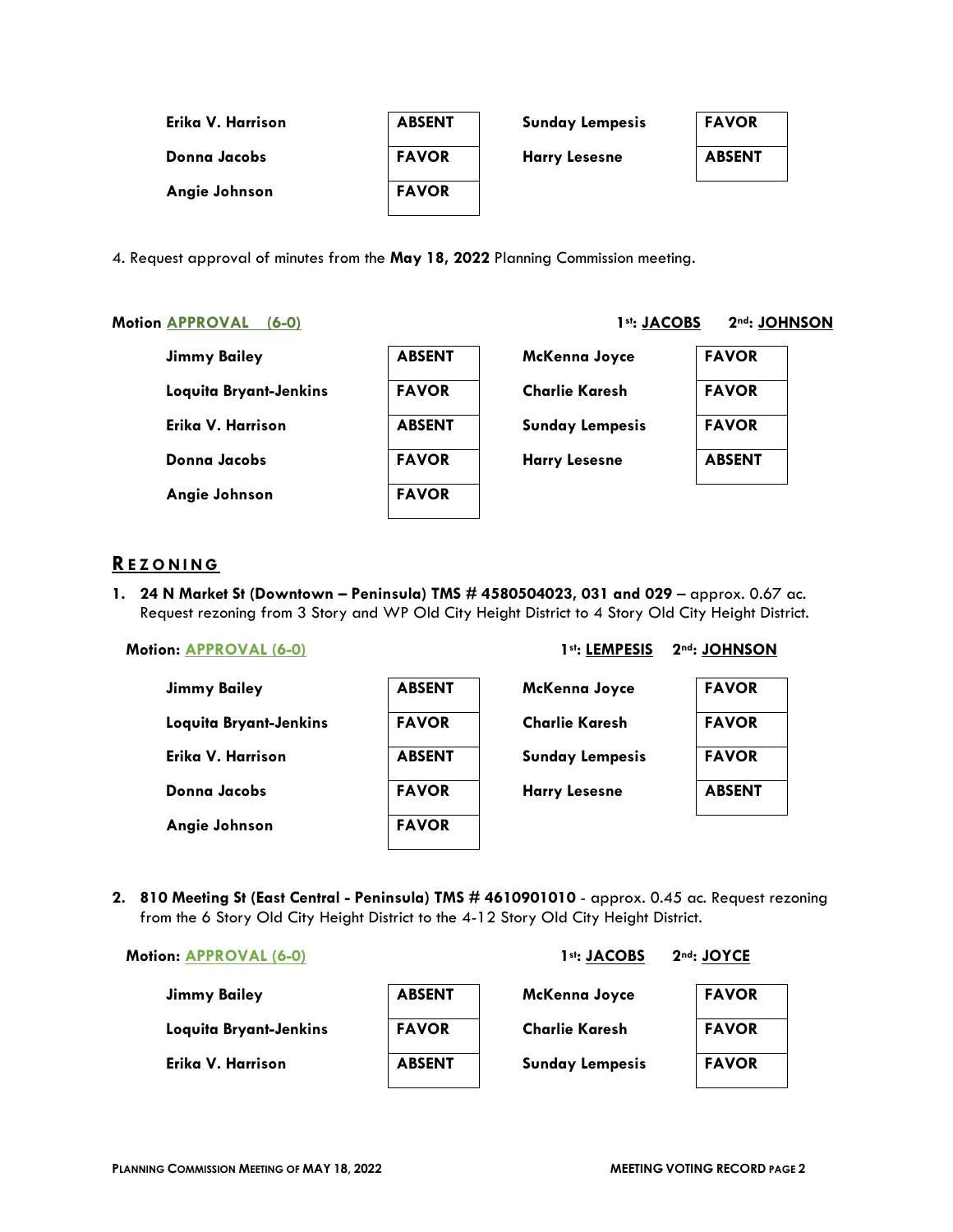| Donna Jacobs  | <b>FAVOR</b> | <b>Harry Lesesne</b> | <b>ABSENT</b> |
|---------------|--------------|----------------------|---------------|
| Angie Johnson | <b>FAVOR</b> |                      |               |

**6. properties on Travis Ln (Honey Hill- Cainhoy Peninsula) TMS # 2680000005 & 039** - approx. 11.4 ac. Request rezoning from Single Family Residential (SR-1) to Diverse Residential (DR-9).

### **Motion: APPROVAL (7-0)** 1st: JOHNSON 2nd: BRYANT-JENKINS

| <b>Jimmy Bailey</b>    | <b>FAVOR</b>  | McKenna Joyce          | <b>FAVOR</b>  |
|------------------------|---------------|------------------------|---------------|
| Loquita Bryant-Jenkins | <b>FAVOR</b>  | <b>Charlie Karesh</b>  | <b>FAVOR</b>  |
| Erika V. Harrison      | <b>ABSENT</b> | <b>Sunday Lempesis</b> | <b>FAVOR</b>  |
| Donna Jacobs           | <b>FAVOR</b>  | <b>Harry Lesesne</b>   | <b>ABSENT</b> |
| Angie Johnson          | <b>FAVOR</b>  |                        |               |

# **P L ANNED UNIT DEVELOPME NT ( PUD ) A M ENDMENTS**

**1. 65 Barre St (Harleston Village - Peninsula) TMS# 4570204025** - approx. 0.19 ac. Request an amendment to the Barre/Halsey Planned Unit Development (PUD) Master Plan and Development Guidelines by rezoning the subject property from Single-Family Residential (SR-2) to Single-Family Residential Barre/Halsey PUD (SR-5, B/H PUD) and by increasing the maximum number of dwelling units from 21 to 23.

| Jimmy Bailey           | <b>FAVOR</b>  |
|------------------------|---------------|
| Loquita Bryant-Jenkins | <b>FAVOR</b>  |
| Erika V. Harrison      | <b>ABSEN1</b> |
| Donna Jacobs           | <b>FAVOR</b>  |
| Angie Johnson          | <b>FAVOR</b>  |

# **Motion: APPROVAL (7-0)** 2nd: LEMPESIS



# **ORDINANCE AMENDMENT**

**1. To amend Article 3 (Site Regulations), Part 2 (Old City Height Districts and View Corridor Protection) of Chapter 54 of the Code of the City of Charleston (Zoning Ordinance) to amend Sec. 54-306.L. - Height District 85/200, Sec. 54-306.M. - Height District 85/125, and Sec. 54-306.N. - Height District 85/30.**

**Motion: <u>APPROVAL (7-0)</u> 1st: BAILEY 2nd: JOHNSON**